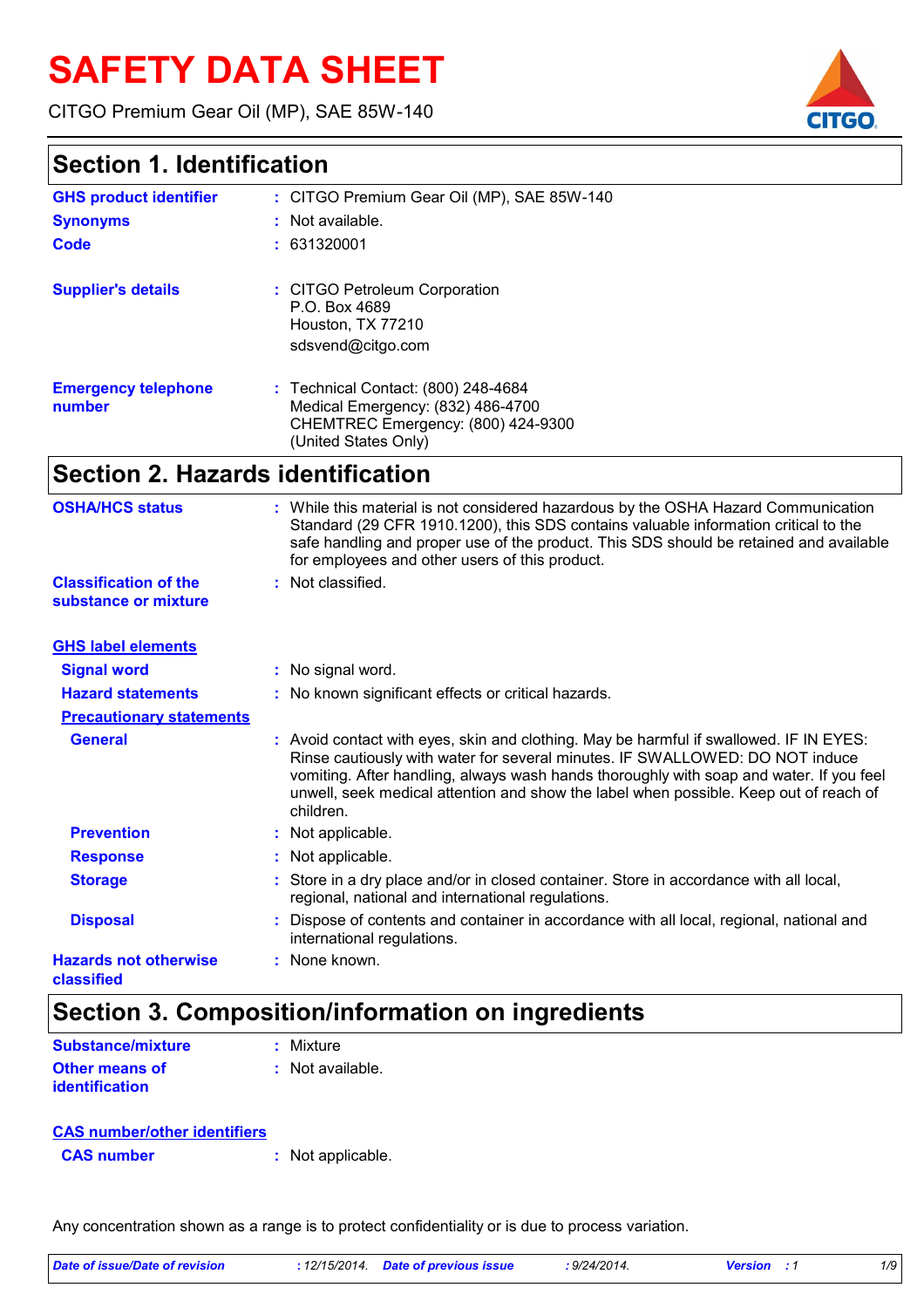### **Section 3. Composition/information on ingredients**

**There are no ingredients present which, within the current knowledge of the supplier and in the concentrations applicable, are classified as hazardous to health or the environment and hence require reporting in this section.**

**Occupational exposure limits, if available, are listed in Section 8.**

#### **Section 4. First aid measures**

| <b>Description of necessary first aid measures</b> |                                                                                                                                                                                                                                        |
|----------------------------------------------------|----------------------------------------------------------------------------------------------------------------------------------------------------------------------------------------------------------------------------------------|
| <b>Eye contact</b>                                 | : Immediately flush eyes with plenty of water, occasionally lifting the upper and lower<br>eyelids. Check for and remove any contact lenses. Get medical attention if irritation<br>occurs.                                            |
| <b>Inhalation</b>                                  | : Remove victim to fresh air and keep at rest in a position comfortable for breathing. Get<br>medical attention if symptoms occur.                                                                                                     |
| <b>Skin contact</b>                                | : Flush contaminated skin with plenty of water. Remove contaminated clothing and<br>shoes. Get medical attention if symptoms occur.                                                                                                    |
| <b>Ingestion</b>                                   | : Wash out mouth with water. Remove victim to fresh air and keep at rest in a position<br>comfortable for breathing. Do not induce vomiting unless directed to do so by medical<br>personnel. Get medical attention if symptoms occur. |

#### **Most important symptoms/effects, acute**

#### **Potential acute health effects**

| <b>Eye contact</b>                  | : No known significant effects or critical hazards. |
|-------------------------------------|-----------------------------------------------------|
| <b>Inhalation</b>                   | : No known significant effects or critical hazards. |
| <b>Skin contact</b>                 | : No known significant effects or critical hazards. |
| <b>Ingestion</b>                    | : No known significant effects or critical hazards. |
| <b>Over-exposure signs/symptoms</b> |                                                     |
| <b>Eye contact</b>                  | : No specific data.                                 |
| <b>Inhalation</b>                   | : No specific data.                                 |
| <b>Skin contact</b>                 | : No specific data.                                 |
| <b>Ingestion</b>                    | : No specific data.                                 |

|                                   | Indication of immediate medical attention and special treatment needed, if necessary                                           |
|-----------------------------------|--------------------------------------------------------------------------------------------------------------------------------|
| <b>Notes to physician</b>         | : Treat symptomatically. Contact poison treatment specialist immediately if large<br>quantities have been ingested or inhaled. |
| <b>Specific treatments</b>        | : Treat symptomatically and supportively.                                                                                      |
| <b>Protection of first-aiders</b> | : No action shall be taken involving any personal risk or without suitable training.                                           |

**See toxicological information (Section 11)**

# **Section 5. Fire-fighting measures**

| <b>Specific hazards arising</b><br>from the chemical | : In a fire or if heated, a pressure increase will occur and the container may burst.                                                    |
|------------------------------------------------------|------------------------------------------------------------------------------------------------------------------------------------------|
| <b>Extinguishing media</b>                           |                                                                                                                                          |
| <b>Suitable extinguishing</b><br>media               | : Use an extinguishing agent suitable for the surrounding fire.                                                                          |
| <b>Unsuitable extinguishing</b><br>media             | : None known.                                                                                                                            |
| <b>Hazardous thermal</b><br>decomposition products   | : Decomposition products may include the following materials:<br>carbon dioxide<br>carbon monoxide<br>sulfur oxides<br>phosphorus oxides |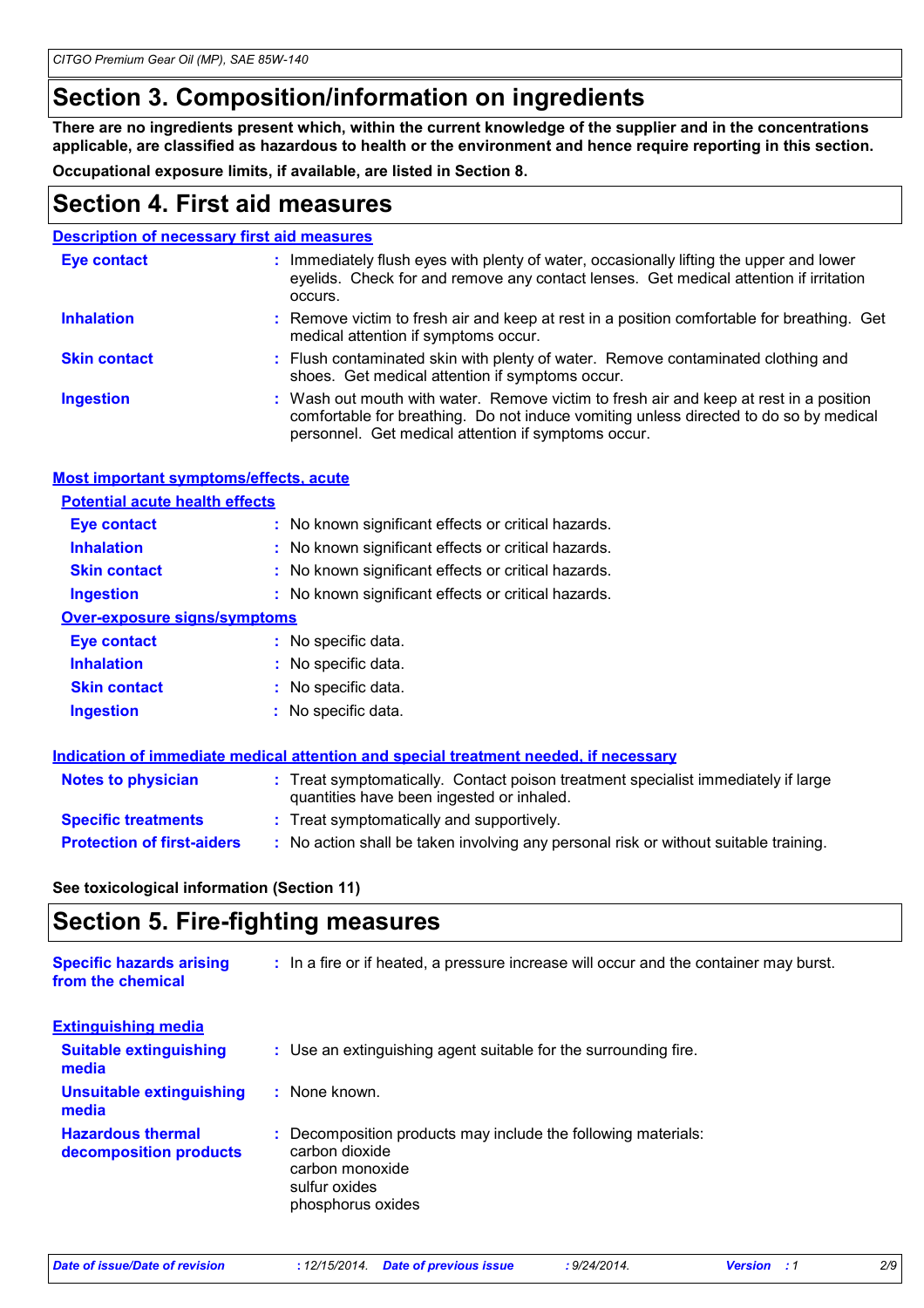## **Section 5. Fire-fighting measures**

| <b>Special protective actions</b><br>for fire-fighters   | : Promptly isolate the scene by removing all persons from the vicinity of the incident if<br>there is a fire. No action shall be taken involving any personal risk or without suitable<br>training. |
|----------------------------------------------------------|-----------------------------------------------------------------------------------------------------------------------------------------------------------------------------------------------------|
| <b>Special protective</b><br>equipment for fire-fighters | : Fire-fighters should wear appropriate protective equipment and self-contained breathing<br>apparatus (SCBA) with a full face-piece operated in positive pressure mode.                            |

### **Section 6. Accidental release measures**

|                                                       | <b>Personal precautions, protective equipment and emergency procedures</b>                                                                                                                                                                                                                                                                                                                                                                                                                                                                                                                 |
|-------------------------------------------------------|--------------------------------------------------------------------------------------------------------------------------------------------------------------------------------------------------------------------------------------------------------------------------------------------------------------------------------------------------------------------------------------------------------------------------------------------------------------------------------------------------------------------------------------------------------------------------------------------|
| For non-emergency<br>personnel                        | : No action shall be taken involving any personal risk or without suitable training.<br>Evacuate surrounding areas. Keep unnecessary and unprotected personnel from<br>entering. Do not touch or walk through spilled material. Put on appropriate personal<br>protective equipment.                                                                                                                                                                                                                                                                                                       |
| For emergency responders                              | : If specialised clothing is required to deal with the spillage, take note of any information<br>in Section 8 on suitable and unsuitable materials. See also the information in "For non-<br>emergency personnel".                                                                                                                                                                                                                                                                                                                                                                         |
| <b>Environmental precautions</b>                      | : Avoid dispersal of spilled material and runoff and contact with soil, waterways, drains<br>and sewers. Inform the relevant authorities if the product has caused environmental<br>pollution (sewers, waterways, soil or air).                                                                                                                                                                                                                                                                                                                                                            |
| Methods and materials for containment and cleaning up |                                                                                                                                                                                                                                                                                                                                                                                                                                                                                                                                                                                            |
| <b>Small spill</b>                                    | : Stop leak if without risk. Move containers from spill area. Dilute with water and mop up<br>if water-soluble. Alternatively, or if water-insoluble, absorb with an inert dry material and<br>place in an appropriate waste disposal container. Dispose of via a licensed waste<br>disposal contractor.                                                                                                                                                                                                                                                                                   |
| <b>Large spill</b>                                    | : Stop leak if without risk. Move containers from spill area. Prevent entry into sewers,<br>water courses, basements or confined areas. Wash spillages into an effluent treatment<br>plant or proceed as follows. Contain and collect spillage with non-combustible,<br>absorbent material e.g. sand, earth, vermiculite or diatomaceous earth and place in<br>container for disposal according to local regulations (see Section 13). Dispose of via a<br>licensed waste disposal contractor. Note: see Section 1 for emergency contact<br>information and Section 13 for waste disposal. |

# **Section 7. Handling and storage**

#### **Precautions for safe handling**

| <b>Protective measures</b>                                                       | : Put on appropriate personal protective equipment (see Section 8).                                                                                                                                                                                                                                                                                                                                                                                                                                         |
|----------------------------------------------------------------------------------|-------------------------------------------------------------------------------------------------------------------------------------------------------------------------------------------------------------------------------------------------------------------------------------------------------------------------------------------------------------------------------------------------------------------------------------------------------------------------------------------------------------|
| <b>Advice on general</b><br>occupational hygiene                                 | Eating, drinking and smoking should be prohibited in areas where this material is<br>handled, stored and processed. Workers should wash hands and face before eating,<br>drinking and smoking. Remove contaminated clothing and protective equipment before<br>entering eating areas. See also Section 8 for additional information on hygiene<br>measures.                                                                                                                                                 |
| <b>Conditions for safe storage,</b><br>including any<br><b>incompatibilities</b> | Store in accordance with local regulations. Store in original container protected from<br>direct sunlight in a dry, cool and well-ventilated area, away from incompatible materials<br>(see Section 10) and food and drink. Keep container tightly closed and sealed until<br>ready for use. Containers that have been opened must be carefully resealed and kept<br>upright to prevent leakage. Do not store in unlabeled containers. Use appropriate<br>containment to avoid environmental contamination. |
|                                                                                  | Bulk Storage Conditions: Maintain all storage tanks in accordance with applicable<br>regulations. Use necessary controls to monitor tank inventories. Inspect all storage<br>tanks on a periodic basis. Test tanks and associated piping for tightness. Maintain the<br>automatic leak detection devices to assure proper working condition.                                                                                                                                                                |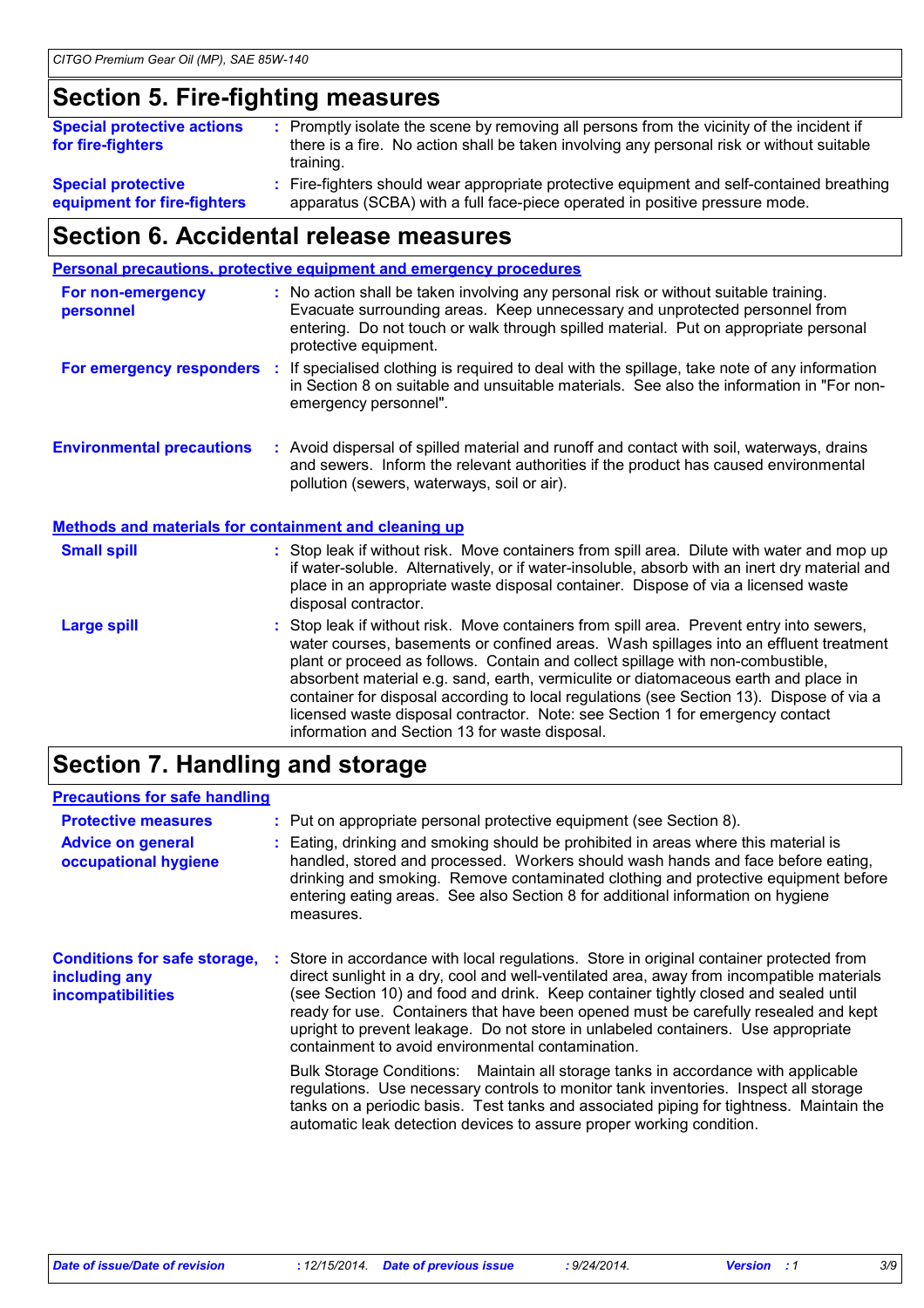## **Section 8. Exposure controls/personal protection**

#### **Control parameters**

#### **Occupational exposure limits**

None identified.

| <b>Appropriate engineering</b><br><b>controls</b> | : Good general ventilation should be sufficient to control worker exposure to airborne<br>contaminants.                                                                                                                                                                                                                                                                                                                                                                                                                                 |  |  |  |
|---------------------------------------------------|-----------------------------------------------------------------------------------------------------------------------------------------------------------------------------------------------------------------------------------------------------------------------------------------------------------------------------------------------------------------------------------------------------------------------------------------------------------------------------------------------------------------------------------------|--|--|--|
| <b>Environmental exposure</b><br><b>controls</b>  | : Emissions from ventilation or work process equipment should be checked to ensure<br>they comply with the requirements of environmental protection legislation. In some<br>cases, vapor controls, filters or engineering modifications to the process equipment will<br>be necessary to reduce emissions to acceptable levels.                                                                                                                                                                                                         |  |  |  |
| <b>Individual protection measures</b>             |                                                                                                                                                                                                                                                                                                                                                                                                                                                                                                                                         |  |  |  |
| <b>Hygiene measures</b>                           | : Wash hands, forearms and face thoroughly after handling chemical products, before<br>eating, smoking and using the lavatory and at the end of the working period.<br>Appropriate techniques should be used to remove potentially contaminated clothing.<br>Wash contaminated clothing before reusing. Ensure that eyewash stations and safety<br>showers are close to the workstation location.                                                                                                                                       |  |  |  |
| <b>Eye/face protection</b>                        | : Safety glasses equipped with side shields are recommended as minimum protection in<br>industrial settings. If contact is possible, the following protection should be worn, unless<br>the assessment indicates a higher degree of protection: Splash goggles. Safety<br>eyewear complying with an approved standard should be used when a risk assessment<br>indicates this is necessary to avoid exposure to liquid splashes, mists, gases or dusts.<br>If inhalation hazards exist, a full-face respirator may be required instead. |  |  |  |
| <b>Skin protection</b>                            |                                                                                                                                                                                                                                                                                                                                                                                                                                                                                                                                         |  |  |  |
| <b>Hand protection</b>                            | : Chemical-resistant gloves complying with an approved standard should be worn at all<br>times when handling chemical products if a risk assessment indicates this is necessary.                                                                                                                                                                                                                                                                                                                                                        |  |  |  |
| <b>Body protection</b>                            | : Personal protective equipment for the body should be selected based on the task being<br>performed and the risks involved and should be approved by a specialist before<br>handling this product.                                                                                                                                                                                                                                                                                                                                     |  |  |  |

|  | <b>Other skin protection</b> | : Appropriate footwear and any additional skin protection measures should be selected<br>based on the task being performed and the risks involved and should be approved by a<br>specialist before handling this product. |
|--|------------------------------|---------------------------------------------------------------------------------------------------------------------------------------------------------------------------------------------------------------------------|
|--|------------------------------|---------------------------------------------------------------------------------------------------------------------------------------------------------------------------------------------------------------------------|

| <b>Respiratory protection</b> | : Use a properly fitted, air-purifying or supplied-air respirator complying with an approved |
|-------------------------------|----------------------------------------------------------------------------------------------|
|                               | standard if a risk assessment indicates this is necessary. Respirator selection must be      |
|                               | based on known or anticipated exposure levels, the hazards of the product and the safe       |
|                               | working limits of the selected respirator.                                                   |

# **Section 9. Physical and chemical properties**

| Date of issue/Date of revision                  | : 12/15/2014.<br><b>Date of previous issue</b><br>: 9/24/2014.                                                        | <b>Version</b> : 1 |  | 4/9 |  |
|-------------------------------------------------|-----------------------------------------------------------------------------------------------------------------------|--------------------|--|-----|--|
| <b>Solubility</b>                               | : Insoluble in the following materials: cold water and hot water.                                                     |                    |  |     |  |
| <b>Gravity, <sup>o</sup>API</b>                 | : Estimated 26 $@$ 60 F                                                                                               |                    |  |     |  |
| <b>Density Ibs/gal</b>                          | $:$ Estimated 7.5 lbs/gal                                                                                             |                    |  |     |  |
| <b>Relative density</b>                         | : 0.9                                                                                                                 |                    |  |     |  |
| <b>Vapor density</b>                            | : $>1$ [Air = 1]                                                                                                      |                    |  |     |  |
| <b>Vapor pressure</b>                           | $:$ <0.0013 kPa (<0.01 mm Hg) [room temperature]                                                                      |                    |  |     |  |
| Lower and upper explosive<br>(flammable) limits | $:$ Lower: 1%<br>Upper: 7%                                                                                            |                    |  |     |  |
| <b>Evaporation rate</b>                         | $:$ <1 (butyl acetate = 1)                                                                                            |                    |  |     |  |
| <b>Flash point</b>                              | : Closed cup: $170^{\circ}$ C (338 $^{\circ}$ F) [Pensky-Martens [ASTM D-93]]<br>Open cup: 225°C (437°F) [Cleveland.] |                    |  |     |  |
| <b>Boiling point</b>                            | : Not available.                                                                                                      |                    |  |     |  |
| рH                                              | : Not available.                                                                                                      |                    |  |     |  |
| <b>Odor</b>                                     | $:$ Petroleum.                                                                                                        |                    |  |     |  |
| <b>Color</b>                                    | : Amber to dark amber                                                                                                 |                    |  |     |  |
| <b>Physical state</b>                           | : Liquid.                                                                                                             |                    |  |     |  |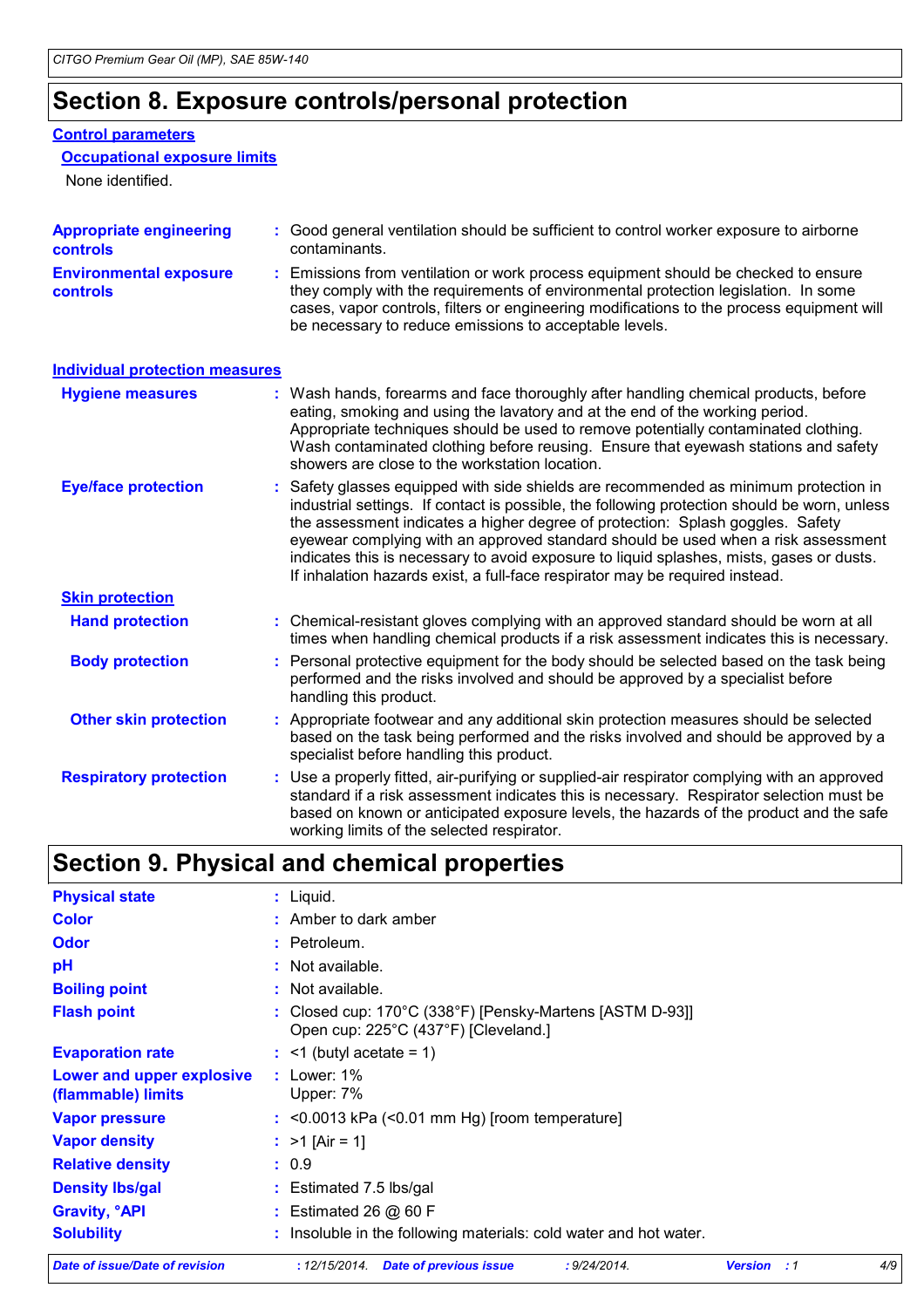## **Section 9. Physical and chemical properties**

| <b>Auto-ignition temperature</b> | : $400^{\circ}$ C (752 $^{\circ}$ F)                          |
|----------------------------------|---------------------------------------------------------------|
| <b>Viscosity</b>                 | : Kinematic (40°C (104°F)): 3.48 cm <sup>2</sup> /s (348 cSt) |

## **Section 10. Stability and reactivity**

| <b>Reactivity</b>                                   | : Not expected to be Explosive, Self-Reactive, Self-Heating, or an Organic Peroxide<br>under US GHS Definition(s). |
|-----------------------------------------------------|--------------------------------------------------------------------------------------------------------------------|
| <b>Chemical stability</b>                           | : The product is stable.                                                                                           |
| <b>Possibility of hazardous</b><br><b>reactions</b> | : Under normal conditions of storage and use, hazardous reactions will not occur.                                  |
| <b>Conditions to avoid</b>                          | : No specific data.                                                                                                |
| Incompatible materials                              | : No specific data.                                                                                                |
| <b>Hazardous decomposition</b><br>products          | : Under normal conditions of storage and use, hazardous decomposition products should<br>not be produced.          |

### **Section 11. Toxicological information**

| <b>Information on toxicological effects</b>                                 |                                                                                                                                                                                                                                                                                                                                                                                                                                                                                                                                                                                                                                      |
|-----------------------------------------------------------------------------|--------------------------------------------------------------------------------------------------------------------------------------------------------------------------------------------------------------------------------------------------------------------------------------------------------------------------------------------------------------------------------------------------------------------------------------------------------------------------------------------------------------------------------------------------------------------------------------------------------------------------------------|
| <b>Acute toxicity</b>                                                       |                                                                                                                                                                                                                                                                                                                                                                                                                                                                                                                                                                                                                                      |
| <b>Conclusion/Summary</b>                                                   | Distillates (petroleum), hydrotreated heavy paraffinic: Mineral oil mists derived from<br>highly refined oils are reported to have low acute and sub-acute toxicities in animals.<br>Effects from single and short-term repeated exposures to high concentrations of mineral<br>oil mists well above applicable workplace exposure levels include lung inflammatory<br>reaction, lipoid granuloma formation and lipoid pneumonia. In acute and sub-acute<br>studies involving exposures to lower concentrations of mineral oil mists at or near<br>current work place exposure levels produced no significant toxicological effects. |
| <b>Irritation/Corrosion</b>                                                 |                                                                                                                                                                                                                                                                                                                                                                                                                                                                                                                                                                                                                                      |
| <b>Skin</b>                                                                 | : No additional information.                                                                                                                                                                                                                                                                                                                                                                                                                                                                                                                                                                                                         |
| <b>Eyes</b>                                                                 | : No additional information.                                                                                                                                                                                                                                                                                                                                                                                                                                                                                                                                                                                                         |
| <b>Respiratory</b>                                                          | : No additional information.                                                                                                                                                                                                                                                                                                                                                                                                                                                                                                                                                                                                         |
| <b>Sensitization</b>                                                        |                                                                                                                                                                                                                                                                                                                                                                                                                                                                                                                                                                                                                                      |
| <b>Skin</b>                                                                 | : No additional information.                                                                                                                                                                                                                                                                                                                                                                                                                                                                                                                                                                                                         |
| <b>Respiratory</b>                                                          | : No additional information.                                                                                                                                                                                                                                                                                                                                                                                                                                                                                                                                                                                                         |
| <b>Mutagenicity</b>                                                         |                                                                                                                                                                                                                                                                                                                                                                                                                                                                                                                                                                                                                                      |
| <b>Conclusion/Summary</b>                                                   | : No additional information.                                                                                                                                                                                                                                                                                                                                                                                                                                                                                                                                                                                                         |
| <b>Carcinogenicity</b>                                                      |                                                                                                                                                                                                                                                                                                                                                                                                                                                                                                                                                                                                                                      |
| <b>Conclusion/Summary</b>                                                   | : No additional information.                                                                                                                                                                                                                                                                                                                                                                                                                                                                                                                                                                                                         |
| <b>Reproductive toxicity</b>                                                |                                                                                                                                                                                                                                                                                                                                                                                                                                                                                                                                                                                                                                      |
| <b>Conclusion/Summary</b><br><b>Teratogenicity</b>                          | : No additional information.                                                                                                                                                                                                                                                                                                                                                                                                                                                                                                                                                                                                         |
| <b>Conclusion/Summary</b>                                                   | : No additional information.                                                                                                                                                                                                                                                                                                                                                                                                                                                                                                                                                                                                         |
| <b>Specific target organ toxicity (single exposure)</b>                     |                                                                                                                                                                                                                                                                                                                                                                                                                                                                                                                                                                                                                                      |
| Not available.                                                              |                                                                                                                                                                                                                                                                                                                                                                                                                                                                                                                                                                                                                                      |
| <b>Specific target organ toxicity (repeated exposure)</b><br>Not available. |                                                                                                                                                                                                                                                                                                                                                                                                                                                                                                                                                                                                                                      |
| <b>Aspiration hazard</b><br>Not available.                                  |                                                                                                                                                                                                                                                                                                                                                                                                                                                                                                                                                                                                                                      |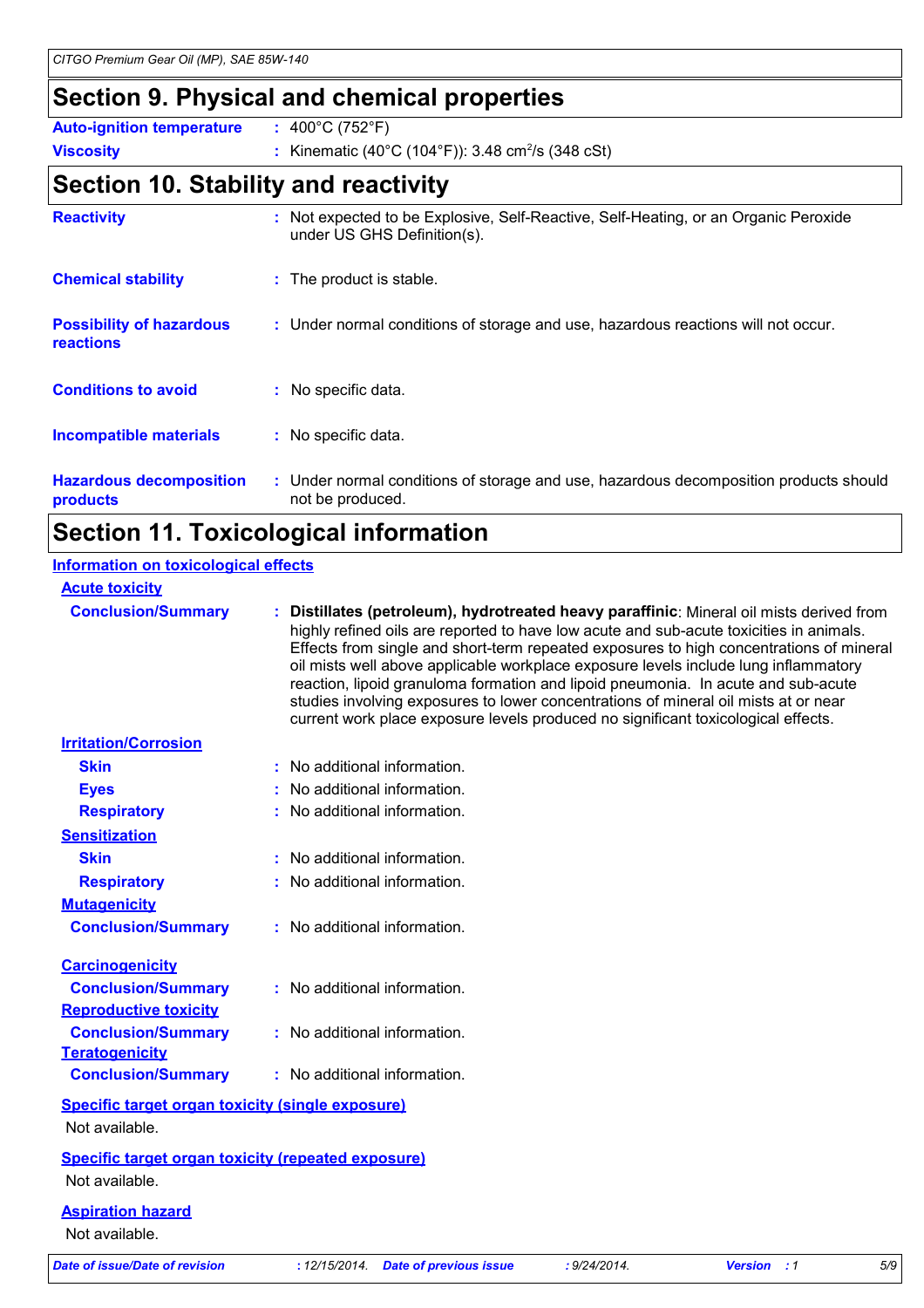## **Section 11. Toxicological information**

| <b>Information on the likely</b><br>routes of exposure | : Routes of entry anticipated: Dermal.              |
|--------------------------------------------------------|-----------------------------------------------------|
| <b>Potential acute health effects</b>                  |                                                     |
| <b>Eye contact</b>                                     | : No known significant effects or critical hazards. |
| <b>Inhalation</b>                                      | : No known significant effects or critical hazards. |
| <b>Skin contact</b>                                    | : No known significant effects or critical hazards. |
| <b>Ingestion</b>                                       | : No known significant effects or critical hazards. |

| Symptoms related to the physical, chemical and toxicological characteristics |
|------------------------------------------------------------------------------|
|------------------------------------------------------------------------------|

| Eye contact         | : No specific data. |
|---------------------|---------------------|
| <b>Inhalation</b>   | : No specific data. |
| <b>Skin contact</b> | : No specific data. |
| Ingestion           | : No specific data. |

#### **Potential chronic health effects**

| : No known significant effects or critical hazards. |
|-----------------------------------------------------|
| : No known significant effects or critical hazards. |
| : No known significant effects or critical hazards. |
| : No known significant effects or critical hazards. |
| : No known significant effects or critical hazards. |
| : No known significant effects or critical hazards. |
|                                                     |

# **Section 12. Ecological information**

| <b>Toxicity</b><br><b>Conclusion/Summary</b>                                       | : Not available.                                    |  |  |
|------------------------------------------------------------------------------------|-----------------------------------------------------|--|--|
| <b>Persistence and degradability</b><br><b>Conclusion/Summary</b>                  | : Not available.                                    |  |  |
| <b>Bioaccumulative potential</b><br>Not available.                                 |                                                     |  |  |
| <b>Mobility in soil</b><br><b>Soil/water partition</b><br><b>coefficient (Koc)</b> | : Not available.                                    |  |  |
| <b>Other adverse effects</b>                                                       | : No known significant effects or critical hazards. |  |  |
| <b>Section 13. Disposal considerations</b>                                         |                                                     |  |  |

| <b>Disposal methods</b> | : The generation of waste should be avoided or minimized wherever possible. Disposal<br>of this product, solutions and any by-products should at all times comply with the<br>requirements of environmental protection and waste disposal legislation and any<br>regional local authority requirements. Dispose of surplus and non-recyclable products<br>via a licensed waste disposal contractor. Waste should not be disposed of untreated to<br>the sewer unless fully compliant with the requirements of all authorities with jurisdiction.<br>Waste packaging should be recycled. This material and its container must be disposed<br>of in a safe way. Empty containers or liners may retain some product residues. Avoid |
|-------------------------|----------------------------------------------------------------------------------------------------------------------------------------------------------------------------------------------------------------------------------------------------------------------------------------------------------------------------------------------------------------------------------------------------------------------------------------------------------------------------------------------------------------------------------------------------------------------------------------------------------------------------------------------------------------------------------------------------------------------------------|
|-------------------------|----------------------------------------------------------------------------------------------------------------------------------------------------------------------------------------------------------------------------------------------------------------------------------------------------------------------------------------------------------------------------------------------------------------------------------------------------------------------------------------------------------------------------------------------------------------------------------------------------------------------------------------------------------------------------------------------------------------------------------|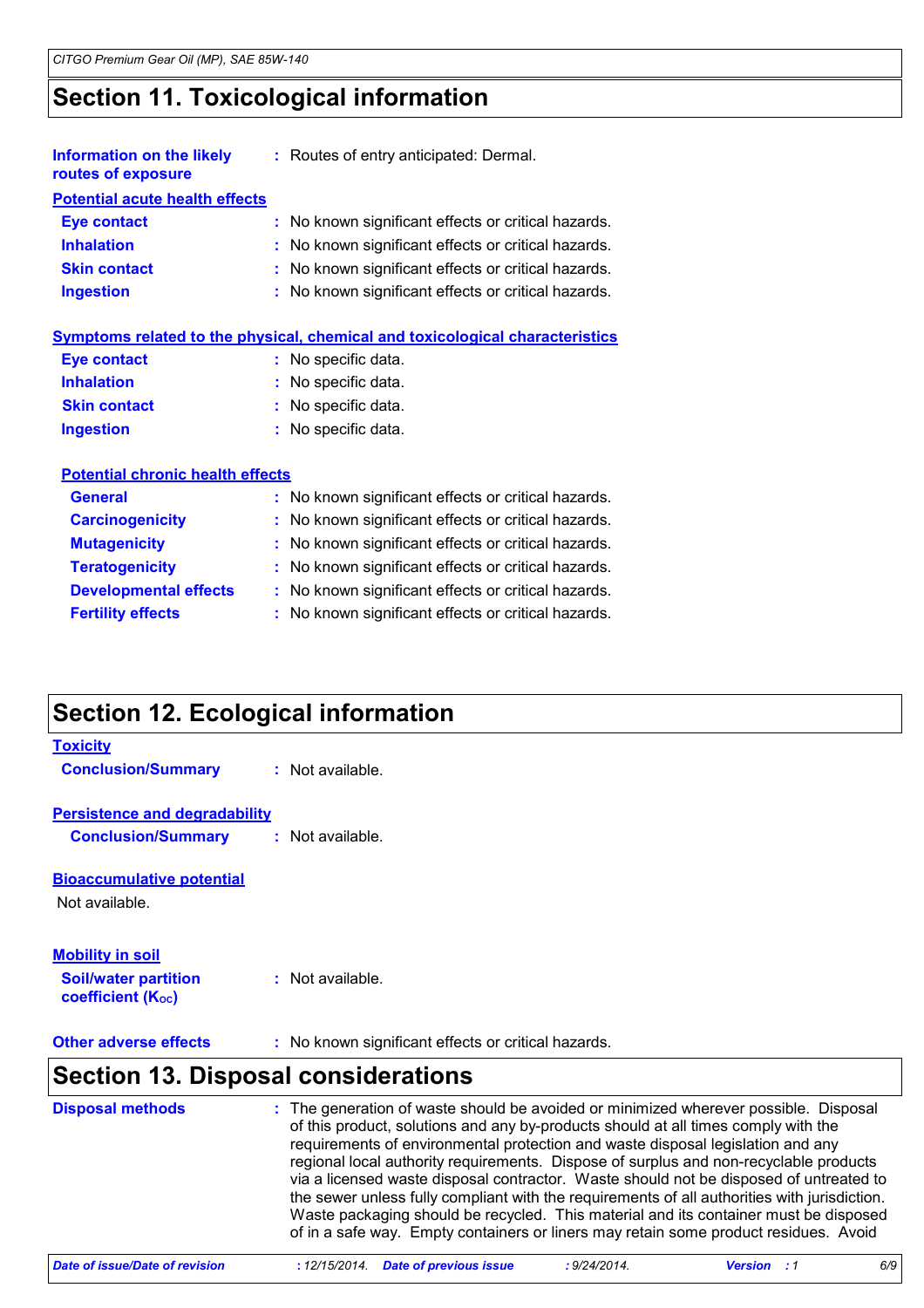### **Section 13. Disposal considerations**

dispersal of spilled material and runoff and contact with soil, waterways, drains and sewers.

# **Section 14. Transport information**

|                                      | <b>DOT Classification</b> | <b>IMDG</b>              | <b>IATA</b>                  |
|--------------------------------------|---------------------------|--------------------------|------------------------------|
| <b>UN number</b>                     | Not regulated.            | Not regulated.           | Not regulated.               |
| <b>UN proper</b><br>shipping name    | $\blacksquare$            | $\blacksquare$           | $\qquad \qquad \blacksquare$ |
| <b>Transport</b><br>hazard class(es) | $\overline{\phantom{a}}$  | $\overline{\phantom{a}}$ | -                            |
| <b>Packing group</b>                 | $\overline{\phantom{a}}$  | $\overline{\phantom{a}}$ | -                            |
| <b>Environmental</b><br>hazards      | No.                       | No.                      | No.                          |
| <b>Additional</b><br>information     | $\overline{\phantom{a}}$  | $\overline{\phantom{a}}$ | -                            |

**Special precautions for user Transport within user's premises:** always transport in closed containers that are **:** upright and secure. Ensure that persons transporting the product know what to do in the event of an accident or spillage.

**Transport in bulk according :** Not available. **to Annex II of MARPOL 73/78 and the IBC Code**

### **Section 15. Regulatory information**

| <b>U.S. Federal regulations</b> | : United States inventory (TSCA 8b): All components are listed or exempted.                                                                                                                                                                                                                                                                                                   |
|---------------------------------|-------------------------------------------------------------------------------------------------------------------------------------------------------------------------------------------------------------------------------------------------------------------------------------------------------------------------------------------------------------------------------|
|                                 | Clean Water Act (CWA) 311: Phosphoric acid                                                                                                                                                                                                                                                                                                                                    |
|                                 | This material is classified as an oil under Section 311 of the Clean Water Act (CWA)<br>and the Oil Pollution Act of 1990 (OPA). Discharges or spills which produce a visible<br>sheen on waters of the United States, their adjoining shorelines, or into conduits leading<br>to surface waters must be reported to the EPA's National Response Center at (800)<br>424-8802. |

#### **SARA 302/304**

**Composition/information on ingredients**

|                                               |                                                                   |                               |            | <b>SARA 302 TPQ</b> |           | <b>SARA 304 RQ</b> |           |
|-----------------------------------------------|-------------------------------------------------------------------|-------------------------------|------------|---------------------|-----------|--------------------|-----------|
| <b>Name</b>                                   |                                                                   | $\frac{9}{6}$                 | <b>EHS</b> | (Ibs)               | (gallons) | (lbs)              | (gallons) |
| ethylene oxide                                |                                                                   | trace                         | Yes.       | 1000                |           | 10                 |           |
| <b>SARA 304 RQ</b>                            | : 139762403.9 lbs / 63452131.4 kg [18624755.3 gal / 70502368.2 L] |                               |            |                     |           |                    |           |
| <b>SARA 311/312</b>                           |                                                                   |                               |            |                     |           |                    |           |
| <b>Classification</b>                         | : Not applicable.                                                 |                               |            |                     |           |                    |           |
| <b>Composition/information on ingredients</b> |                                                                   |                               |            |                     |           |                    |           |
| <b>State regulations</b>                      |                                                                   |                               |            |                     |           |                    |           |
| <b>Massachusetts</b>                          | : None of the components are listed.                              |                               |            |                     |           |                    |           |
| Date of issue/Date of revision                | : 12/15/2014.                                                     | <b>Date of previous issue</b> |            | : 9/24/2014.        |           | <b>Version</b> : 1 | 7/9       |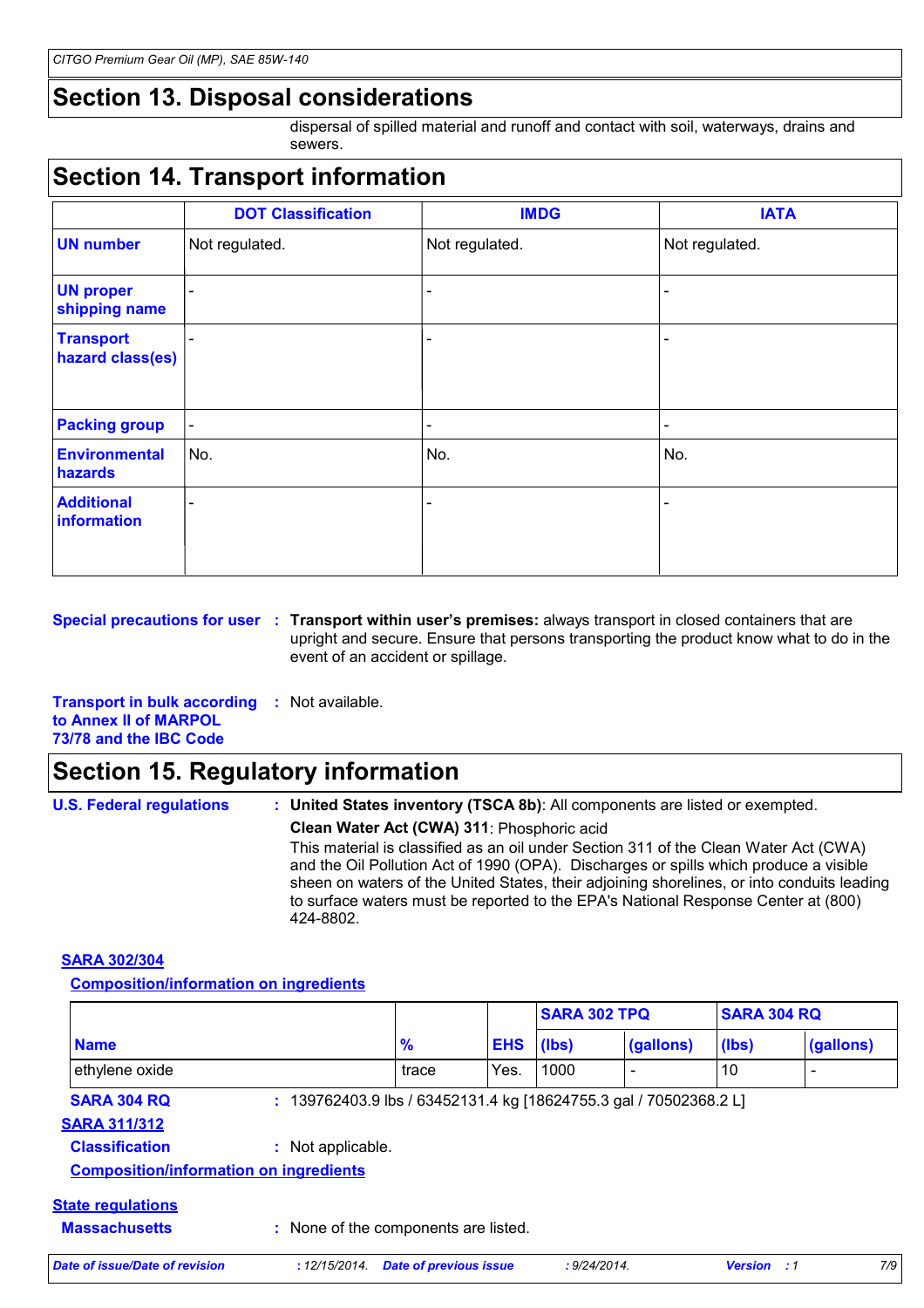#### **Section 15. Regulatory information**

- 
- 
- **New York :** None of the components are listed.
- **New Jersey :** None of the components are listed.
- 
- 
- 
- **Pennsylvania :** None of the components are listed.

#### **California Prop. 65**

**WARNING:** This product contains less than 0.1% of a chemical known to the State of California to cause cancer. **WARNING:** This product contains less than 1% of a chemical known to the State of California to cause birth defects or other reproductive harm.

| <b>Ingredient name</b>           | $\frac{9}{6}$ | <b>Cancer</b> | <b>Reproductive</b>                                                                                                                                                                                                  | <b>No significant risk</b><br><b>level</b>                                                                                                                                                                                                                                      | <b>Maximum</b><br>acceptable dosage<br><b>level</b> |
|----------------------------------|---------------|---------------|----------------------------------------------------------------------------------------------------------------------------------------------------------------------------------------------------------------------|---------------------------------------------------------------------------------------------------------------------------------------------------------------------------------------------------------------------------------------------------------------------------------|-----------------------------------------------------|
| ethyl acrylate                   | < 0.001       | Yes.          | No.                                                                                                                                                                                                                  | No.                                                                                                                                                                                                                                                                             | No.                                                 |
| ethylene oxide                   | trace         | Yes.          | Yes.                                                                                                                                                                                                                 | Yes.                                                                                                                                                                                                                                                                            | Yes.                                                |
| 1,4-dioxane                      | trace         | Yes.          | No.                                                                                                                                                                                                                  | Yes.                                                                                                                                                                                                                                                                            | No.                                                 |
| <b>International requlations</b> |               |               |                                                                                                                                                                                                                      |                                                                                                                                                                                                                                                                                 |                                                     |
| <b>International lists</b>       |               |               | Japan inventory: All components are listed or exempted.<br>Korea inventory: All components are listed or exempted.<br>Malaysia Inventory (EHS Register): Not determined.<br>Taiwan inventory (CSNN): Not determined. | : Australia inventory (AICS): All components are listed or exempted.<br>China inventory (IECSC): All components are listed or exempted.<br>New Zealand Inventory of Chemicals (NZIoC): Not determined.<br>Philippines inventory (PICCS): All components are listed or exempted. |                                                     |
| <b>Canada inventory</b>          |               |               | : All components are listed or exempted.                                                                                                                                                                             |                                                                                                                                                                                                                                                                                 |                                                     |
| <b>EU Inventory</b>              |               |               | : All components are listed or exempted.                                                                                                                                                                             |                                                                                                                                                                                                                                                                                 |                                                     |

# **Section 16. Other information**

#### **National Fire Protection Association (U.S.A.)**



**WHMIS (Canada) :** Not controlled under WHMIS (Canada).

**Reprinted with permission from NFPA 704-2001, Identification of the Hazards of Materials for Emergency Response Copyright ©1997, National Fire Protection Association, Quincy, MA 02269. This reprinted material is not the complete and official position of the National Fire Protection Association, on the referenced subject which is represented only by the standard in its entirety.**

**Copyright ©2001, National Fire Protection Association, Quincy, MA 02269. This warning system is intended to be interpreted and applied only by properly trained individuals to identify fire, health and reactivity hazards of chemicals. The user is referred to certain limited number of chemicals with recommended classifications in NFPA 49 and NFPA 325, which would be used as a guideline only. Whether the chemicals are classified by NFPA or not, anyone using the 704 systems to classify chemicals does so at their own risk.**

| <b>History</b>                    |                                                                                                                                                                                                                                                                                                                                                                                                                                                                                                                                                                         |
|-----------------------------------|-------------------------------------------------------------------------------------------------------------------------------------------------------------------------------------------------------------------------------------------------------------------------------------------------------------------------------------------------------------------------------------------------------------------------------------------------------------------------------------------------------------------------------------------------------------------------|
| Date of issue/Date of<br>revision | : 12/15/2014.                                                                                                                                                                                                                                                                                                                                                                                                                                                                                                                                                           |
| <b>Key to abbreviations</b>       | $\therefore$ ATE = Acute Toxicity Estimate<br>BCF = Bioconcentration Factor<br>GHS = Globally Harmonized System of Classification and Labelling of Chemicals<br>IATA = International Air Transport Association<br>IBC = Intermediate Bulk Container<br><b>IMDG = International Maritime Dangerous Goods</b><br>LogPow = logarithm of the octanol/water partition coefficient<br>MARPOL 73/78 = International Convention for the Prevention of Pollution From Ships,<br>1973 as modified by the Protocol of 1978. ("Marpol" = marine pollution)<br>$UN = United Nations$ |
| Date of issue/Date of revision    | 8/9<br>: 12/15/2014 Date of previous issue<br>: 9/24/2014.<br><b>Version</b> : 1                                                                                                                                                                                                                                                                                                                                                                                                                                                                                        |